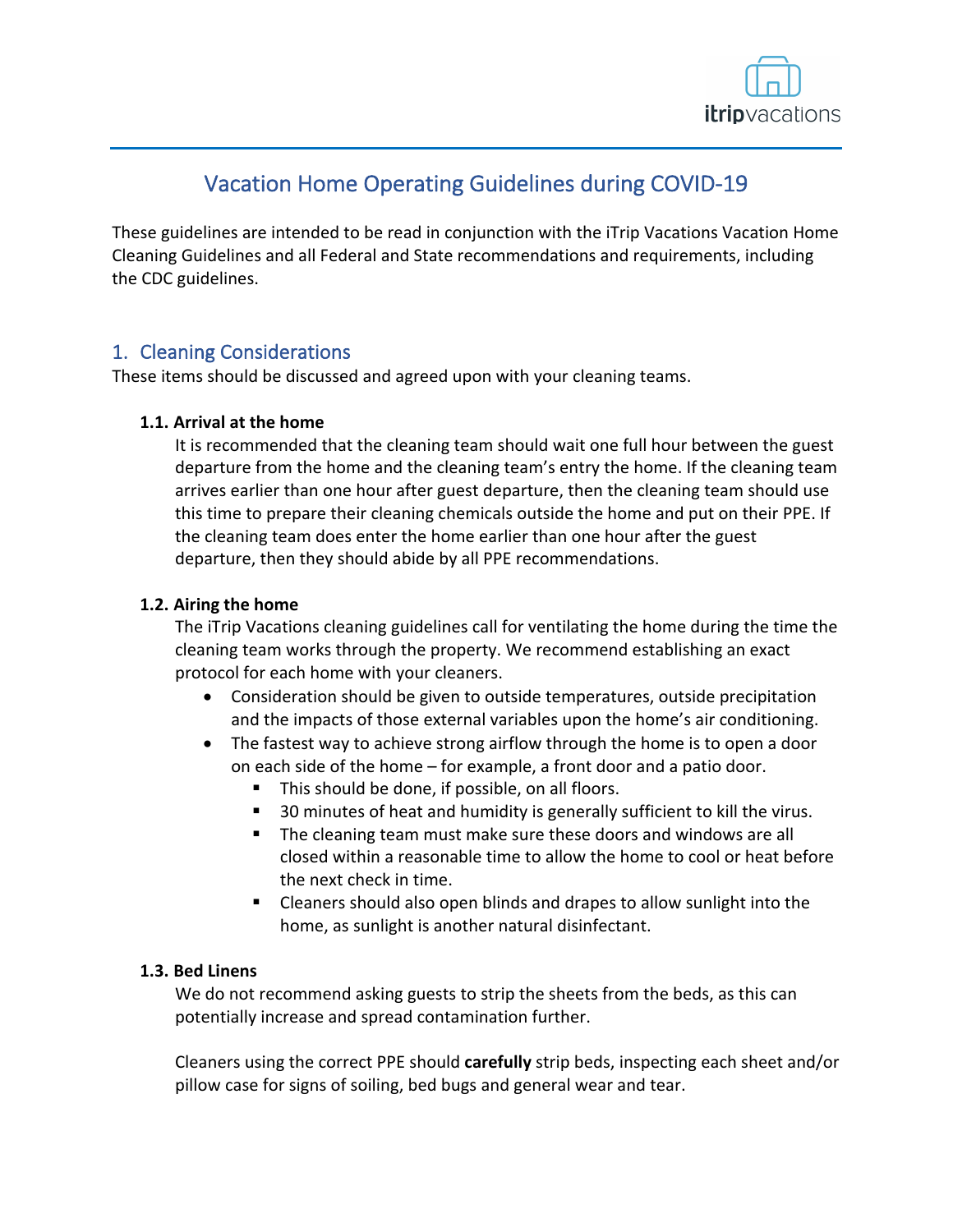

All linen items, including mattress covers, should be carefully accounted for by the cleaner before carefully removing to the laundry for washing (whether that will be onsite laundry or an offsite laundry). Please note all fabric laundry bags must also be laundered with the laundry or disinfected using the soft furnishing disinfectant.

#### **1.4. Cleaner notifications and Quality Assurance ("QA") sign off.**

It is essential to (a) keep a detailed record of all cleaning team's start and completion times and (b) record all QA inspections for each vacation home. This can be done in ResortCleaning, Flipstream or on a manual system. These records should be kept in a secure location and stored for at least a year.

#### **1.5. Guest keys in the home**

Cleaners will need to disinfect all garage remote controls, entry cards, pool keys, wristbands, parking passes etc. that are stored in the home and used by guests each visit.

# 2. Operational Considerations

In addition to reviewing the cleaning guidelines with your cleaning teams and contractors there are some additional considerations for the property management team to consider:

## **2.1. Office check-ins.**

If you have an office check-in requirement for your guests, then you will need to follow the CDC guidelines for cleaning high traffic public spaces, including:

- Clean and disinfect all touch points within your office and on your entryway door frequently during the day (at least every 30 minutes);
- Perform a deeper cleaning of the office (including all touch points) at the end of every day;
- Provide clear directions to guests where they should stand in line;
- Consider leaving the door open where possible;
- Ensure any welcome packs are disinfected prior to handing to a guest or consider switching to electronic versions; and
- Consider all returning keys as being contaminated and safely store them until they can be disinfected.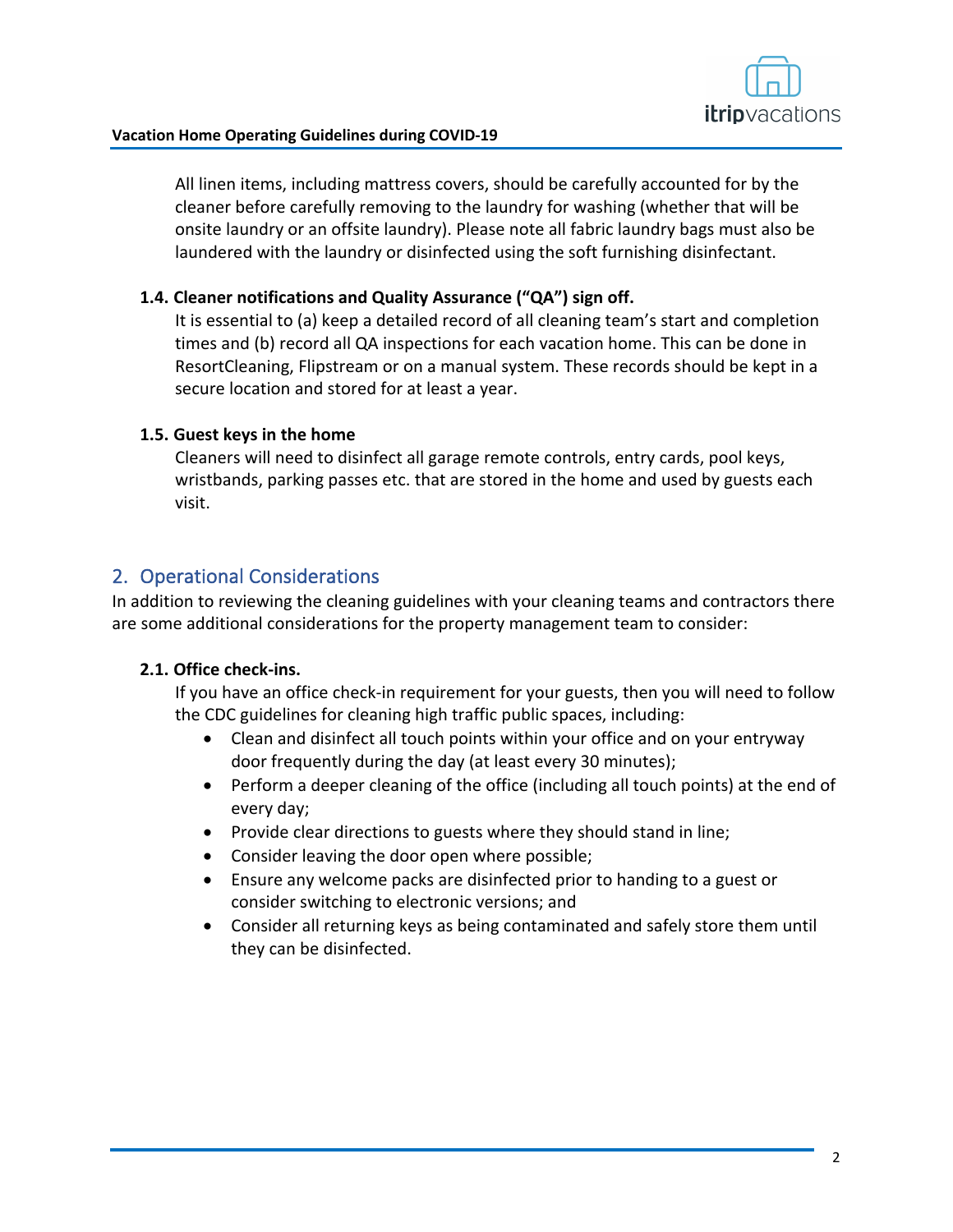

#### **2.2. Home Preparation**

In order to ensure efficient cleaning and safer environments you should consider the following:

#### **2.2.1. Soft Furnishings**

Establish the cleaning products your cleaners will be using to clean soft furnishings. There are many products on the CDC/EPA list for soft furnishings. We HIGHLY RECOMMEND not using any bleach products. This will eventually destroy any soft furnishings and overspray will affect any wood or other materials in the home.

• Approved EPA soft furnishing products are listed here: https://www.epa.gov/pesticide-registration/list-n-disinfectants-use-againstsars-cov-2

| <b>Product Name</b> | <b>Application Method</b> |  |
|---------------------|---------------------------|--|
|                     |                           |  |
|                     |                           |  |
|                     |                           |  |
|                     |                           |  |
|                     |                           |  |
|                     |                           |  |
|                     |                           |  |
|                     |                           |  |
|                     |                           |  |

• These widely available products should suffice in most cases:

- Cleaners should consider using a pump spray container using cleaning chemicals from a concentrate to minimize costs and to minimize repetitive strain from using a trigger bottle.
- We recommend all QA inspectors carry a trigger bottle of soft furnishing disinfectant as well as a surface disinfectant to clean up any missed spots.

Prior to guest arrival, remove all unnecessary pillows, shams, blankets and other soft furnishings. To effectively clean soft furnishings between guest visits, you'll need to launder the soft furnishings or spray them with disinfectant on all sides.

• These should either be removed from the home completely, stored in a locked closet or failing that left in a bedroom closet. Guests should be requested to leave the soft furnishings out on the bed or sofa if they used them during the stay so cleaners can disinfect them.

Soft furnishing couches, wicker chairs, carpets etc. all need to be sprayed with a soft furnishing disinfectant.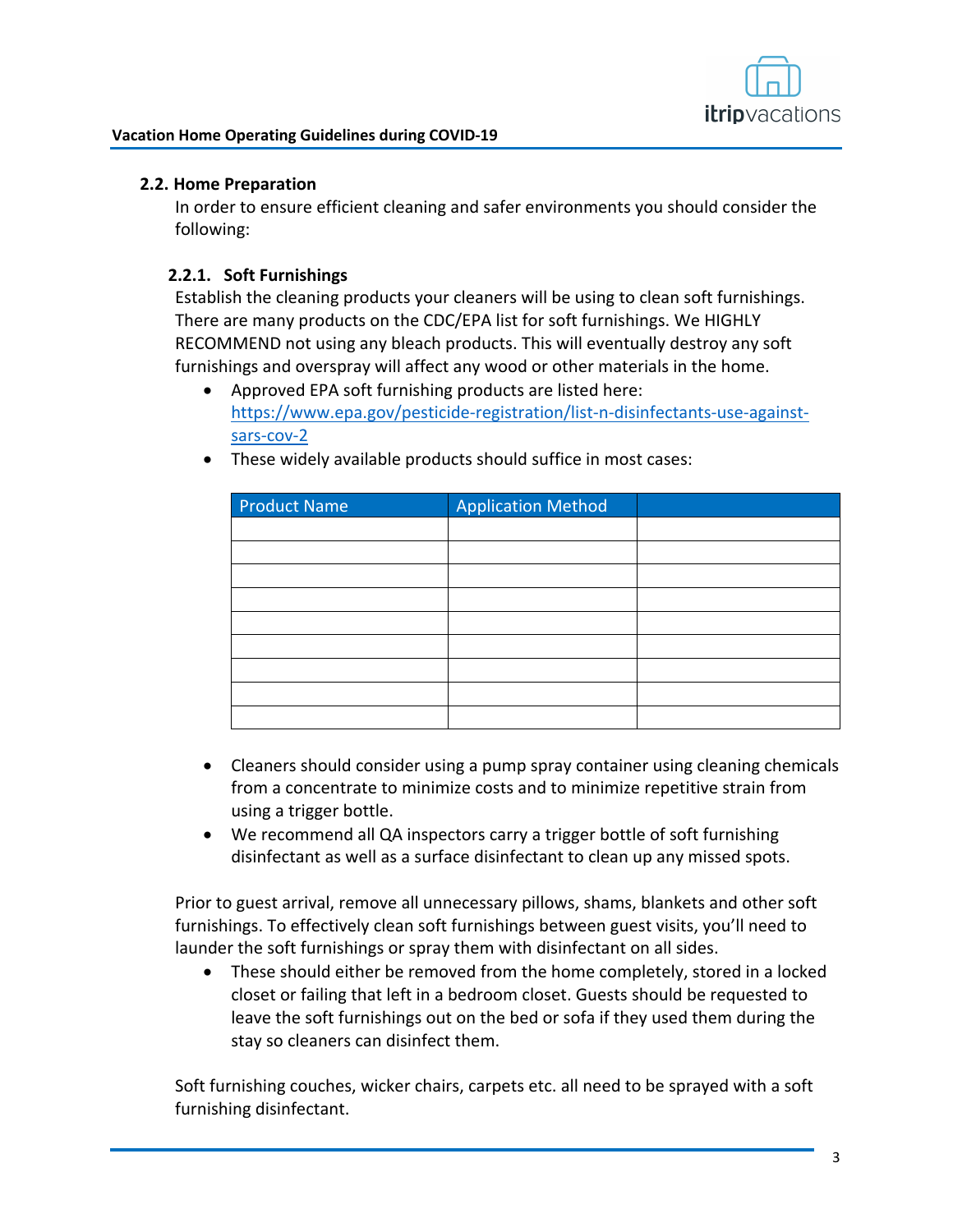

Unprotected duvet covers, comforters and blankets should be laundered after each visit or sprayed with a soft furnishing disinfectant.

• Consider triple sheeting beds where it is impractical to clean the duvet each stay.

## **2.2.2. Electronics & Remotes**

Electronics and remote controls should be disinfected per the cleaning guidelines. While remote covers are available, the remote control should still be disinfected on every turnover clean as guests may remove them from the cover if they have difficulty working the remote.

- Remotes can be presented in a sealed plastic bag to indicate that they have been disinfected but please ensure your cleaning team understand that the remotes need to be cleaned and air dried before being sealed in the bag.
- When placing them in the bag the cleaner needs to unsure they do not recontaminate them.

## **2.2.3. Food Products**

All unused food products, including coffee filters, should be discarded after each guest stay. (Consider upgrading to a metal filter that can be cleaned in the dishwasher).

Per restaurant industry cleaning guidelines, it is recommended that any condiments be served in individual packets. If you do provide salt & pepper shakers and other spices, please note that these are key touch points and need to be disinfected every clean.

Please check your state's food and sanitation guidelines on all matters related to food safety.

## **2.2.4. Supplies**

Consider using disposable individual soaps, shampoos, conditioners, etc. in the home.

- Any unused bottles should be stored in a locked closet, cabinet or other area that guests may not access during their stay for 7 days and new disposable amenity bottles placed in the home from the storage area. Review this with your cleaning team.
- All soap, shampoo and other dispensers must be disinfected every cleaning turnover.

Paper towels should be left wrapped for the guest to open.

All unused toilet paper rolls and unused paper towel rolls in the house after a guest departure should be removed and placed in the trash (or in storage for 7 days if barely used).

• New toilet paper rolls should be placed in all bathrooms.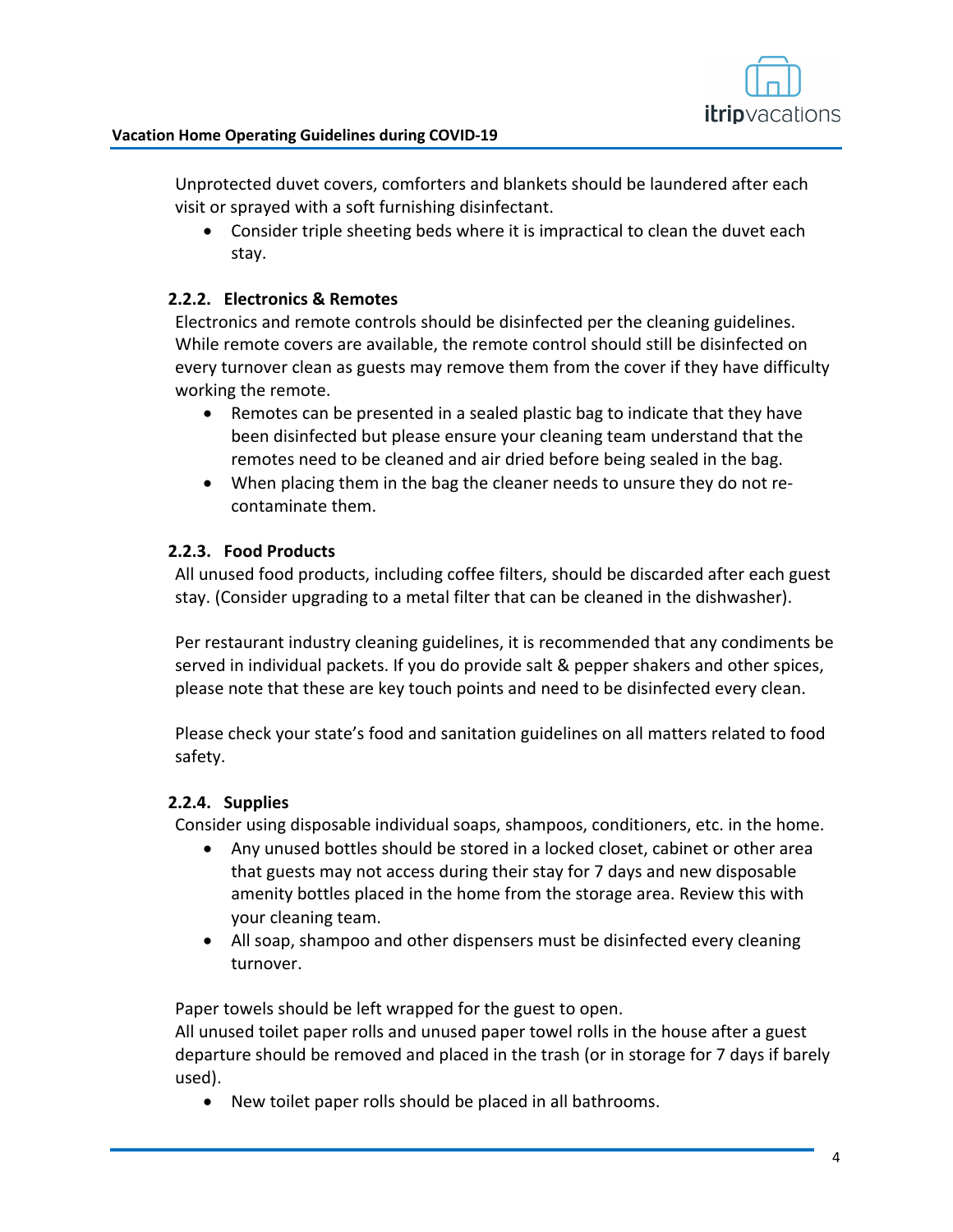

#### **Vacation Home Operating Guidelines during COVID-19**

- Toilet rolls should be individually wrapped where practical.
- Unwrapped toilet paper rolls should not unsealed and no folds or other garnishments should be applied to them.

#### **2.2.5. Outdoor**

• Per CDC guidelines, outdoor items (like patio table & chairs) only need to be subject to normal cleaning processes.

#### **2.2.6. Other Unnecessary Items**

- Remove all unnecessary items from the home.
- Remove welcome/guest books and consider replacing them with electronic guest books.

# 3. Guest Communications & Notices

It is important to include clear and concise information to all guests prior to check-in at the vacation home.

Example messages that should be considered are as follows:

## **3.1. Check-In Instructions**

- COVID-19 is a highly contagious disease spread by a virus. We ask that you follow all local, state and federal government guidelines and recommendations at all times during your stay.
- If you or any family member feels ill at anytime with flu-like symptoms, then please contact us immediately. If this is an emergency, then please dial 911 first.
- Please practice social distancing when outside of the vacation home, including while in parks, on the beach or in other public areas. While the virus doesn't spread easily outdoors, it is still important not to get too close to other people.
- Our cleaning and inspection teams follow strict protocols when cleaning a home before the guest arrives, including disinfecting all key touch points and surface areas in accordance with CDC COVID-19 guidelines.
- Kitchen items have not been sanitized in accordance with food industry safety standards. We recommend washing and sanitizing any items prior to use, including running them through the dishwasher on the sanitizer setting where available.
- We provide hand soap (& hand sanitizer) for you to wash your hands.
- In order to ensure our teams can thoroughly clean and inspect every home and to provide all disinfectants with sufficient time to work in accordance with the manufacturer's instructions, we are not currently allowing early check-ins or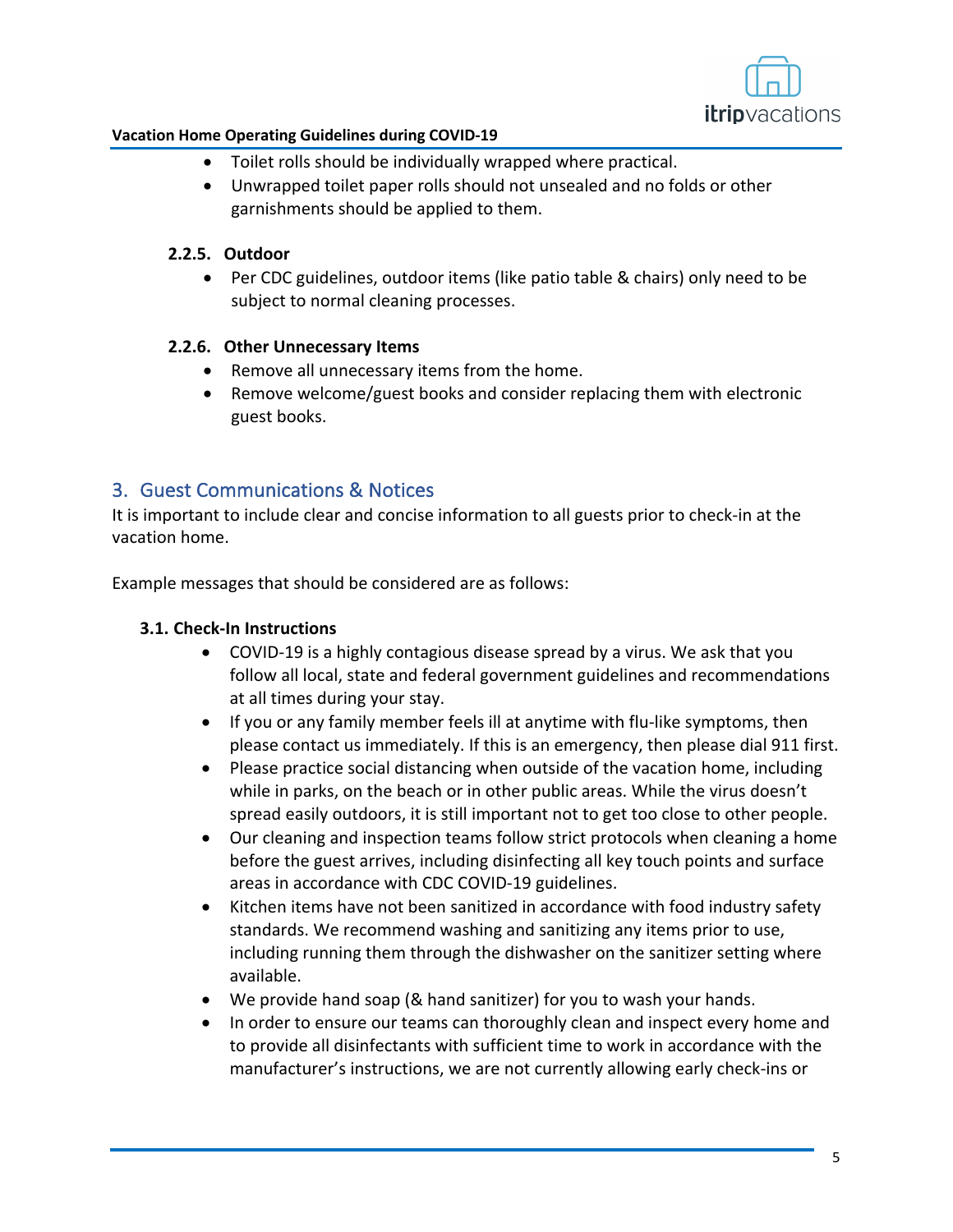

#### **Vacation Home Operating Guidelines during COVID-19**

late check outs. Please, for the safety of our cleaning and inspection teams, do not approach the home while they are at the home.

- We hope you have a great stay and nothing goes wrong with any appliance in the home. Please note that we are currently unable to visit a home while a guest is in the home. Some of our service companies are equipped to safely enter the home to complete repairs and we will let you know if that is the case should anything need a service call.
	- o For this reason please be sure not to leave doors open and the A/C on as the unit may freeze up and you will be without cool air until it defrosts and can be serviced.
- We have stored many pillows, sheets and blankets in the closets so they do not get contaminated. If you do use any of these items, then please leave them on the bed or the sofa so they can be disinfected after your stay. Please **DO NOT** place them back in the closet.

## **3.2. Check-Out Instructions**

- In order to provide a safe environment for our cleaning teams, we ask that you carefully follow these check out procedures.
- Please notify us if you check out early so we that we can alert the cleaning team that the home is ready for them. Please do not stay beyond the posted check out time as our cleaning team will be arriving to begin cleaning the home and we need a full hour from the time of your departure until they can enter the home safely.
- If you or any family member feels ill at anytime during or after your stay with flu like symptoms, then please contact us immediately. **If this is an emergency, then please dial 911 first.**
- As noted in the check-in instructions, we stored many pillows, sheets and blankets in the closets so they do not get contaminated. If you do use any of these items during your stay, then please leave them on the bed or on the sofa so these items can be disinfected after your stay. Please **DO NOT** place them back in the closet.
- Please place all unused food, groceries and other items purchased (like coffee filters) in the trash and place in the trash cans outside the home.
- Please do not remove linens from the beds.
- Please do place used kitchen items in the dishwasher and start the cycle.

## **3.3. Guest Notices**

Some states require a posted notice concerning sanitation of food service equipment. The Florida notice is posted below for reference.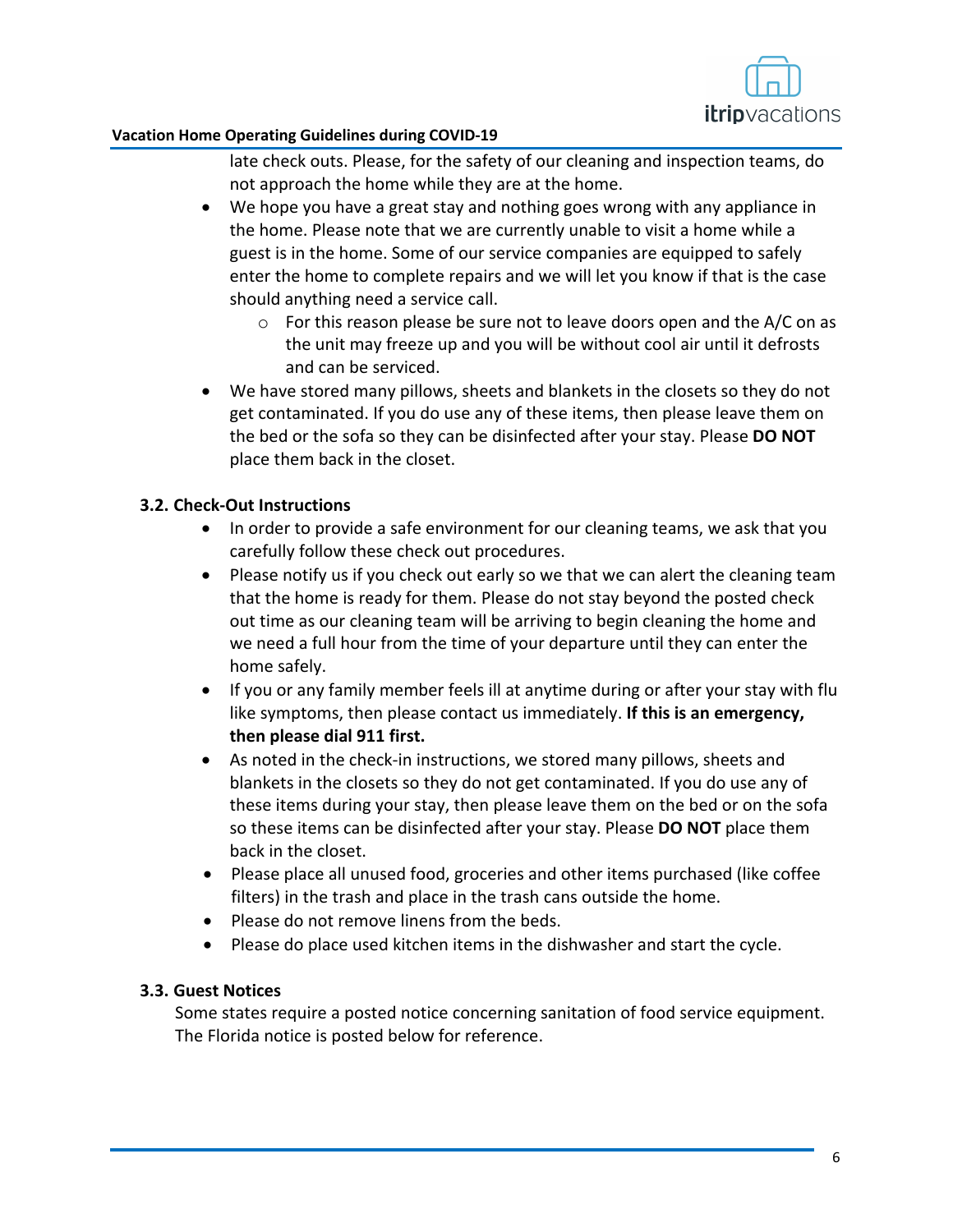



DEPARTMENT OF BUSINESS AND PROFESSIONAL REGULATION **Division of Hotels and Restaurants** MyFlorida.com

> **NOTIFICATION OF EXCEPTION TO SANITIZATION REQUIREMENTS** Pursuant to Rule 61C-3.001(3), Florida Administrative Code

# **NOTICE TO GUESTS**

Dishware, glassware, kitchenware and/or utensils have been provided in this room as a quest convenience. These materials have been thoroughly cleaned, using household dishwashing agents. They have not been sanitized according to Federal and State standards for public food service establishments.

DBPR Form HR 5022-045

Revised 2000 October 6

If you are in a state other than Florida, then consideration should be given to posting a similar notice in your vacation homes to alert guest to the standard of cleaning that has been performed on kitchen items.

#### **3.4. COVID Waivers**

The hotel and lodging industry is considering the addition of COVID-19 waivers to all contracts and guest notices pending legislation from state and federal governments on this issue. Each franchisee should consult their legal advisor regarding the specific language that may be advisable in each state or location.

We include an example notice at the end of this document for reference purposes only. No legal representation, warranty or claim is made with respect to this suggested language.